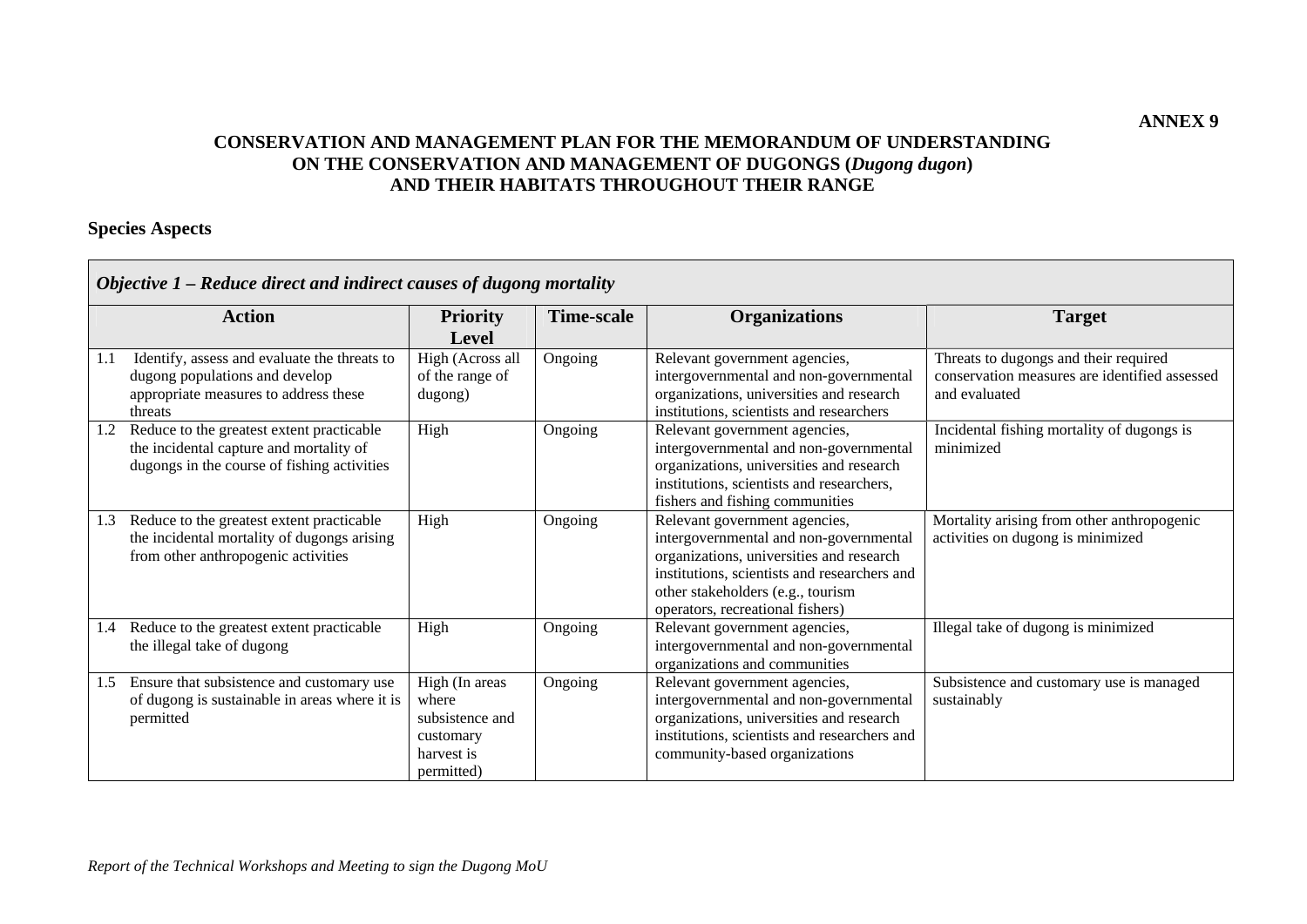|     | Objective 2 – Improve our understanding of dugong through research and monitoring                                                                                       |                 |                   |                                                                                                                                                                 |                                                                                                              |  |  |  |
|-----|-------------------------------------------------------------------------------------------------------------------------------------------------------------------------|-----------------|-------------------|-----------------------------------------------------------------------------------------------------------------------------------------------------------------|--------------------------------------------------------------------------------------------------------------|--|--|--|
|     | <b>Action</b>                                                                                                                                                           | <b>Priority</b> | <b>Time-scale</b> | <b>Organizations</b>                                                                                                                                            | <b>Target</b>                                                                                                |  |  |  |
|     |                                                                                                                                                                         | <b>Level</b>    |                   |                                                                                                                                                                 |                                                                                                              |  |  |  |
|     | Determine the distribution and abundance<br>of dugong populations to provide a base<br>for future conservation efforts and actions                                      | High            | Immediate         | Relevant government agencies,<br>intergovernmental and non-governmental<br>organizations, universities and research<br>institutions, scientists and researchers | An understanding, across the range of dugong,<br>of distribution and numbers                                 |  |  |  |
|     | 2.2 Conduct research and monitoring into<br>dugong                                                                                                                      | High            | Ongoing           | Relevant government agencies,<br>intergovernmental and non-governmental<br>organizations, universities and research<br>institutions, scientists and researchers | Research and monitoring that promote dugong<br>conservation are conducted                                    |  |  |  |
| 2.3 | Collect and analyse data that supports the<br>identification of sources of mortality, the<br>mitigation of threats and improved<br>approaches to conservation practices | High            | Ongoing           | Relevant government agencies,<br>intergovernmental and non-governmental<br>organizations, universities and research<br>institutions, scientists and researchers | Data are collected and analysed to improve<br>conservation practices and are reported in<br>national reports |  |  |  |

# **Habitat Aspects**

|     | Objective 3 – Protect, conserve and manage habitats for dugong                                         |                                 |                   |                                                                                                                                                                                          |                                                                                      |  |  |
|-----|--------------------------------------------------------------------------------------------------------|---------------------------------|-------------------|------------------------------------------------------------------------------------------------------------------------------------------------------------------------------------------|--------------------------------------------------------------------------------------|--|--|
|     | <b>Action</b>                                                                                          | <b>Priority</b><br><b>Level</b> | <b>Time-scale</b> | <b>Organizations</b>                                                                                                                                                                     | <b>Target</b>                                                                        |  |  |
| 3.1 | Identify and map areas of important<br>dugong habitat such as sea grass beds                           | High                            | Immediate         | Relevant government agencies,<br>intergovernmental and non-governmental<br>organizations, universities and research<br>institutions, scientists and researchers                          | Important dugong habitat identified and<br>mapped                                    |  |  |
| 3.2 | Establish necessary measures to protect<br>and conserve dugong habitats                                | High                            | Ongoing           | Relevant government agencies,<br>intergovernmental and non-governmental<br>organizations, universities and research<br>institutions, scientists and researchers and<br>local communities | Measures to protect dugong habitat are<br>developed and implemented                  |  |  |
| 3.3 | Assess the risk of, and develop measures to<br>mitigate against, the degradation of dugong<br>habitats | High                            | Ongoing           | Relevant government agencies,<br>intergovernmental and non-governmental<br>organizations, universities and research<br>institutions, scientists and researchers and<br>local communities | Dugong habitats at risk are assessed and action<br>to mitigate those risks are taken |  |  |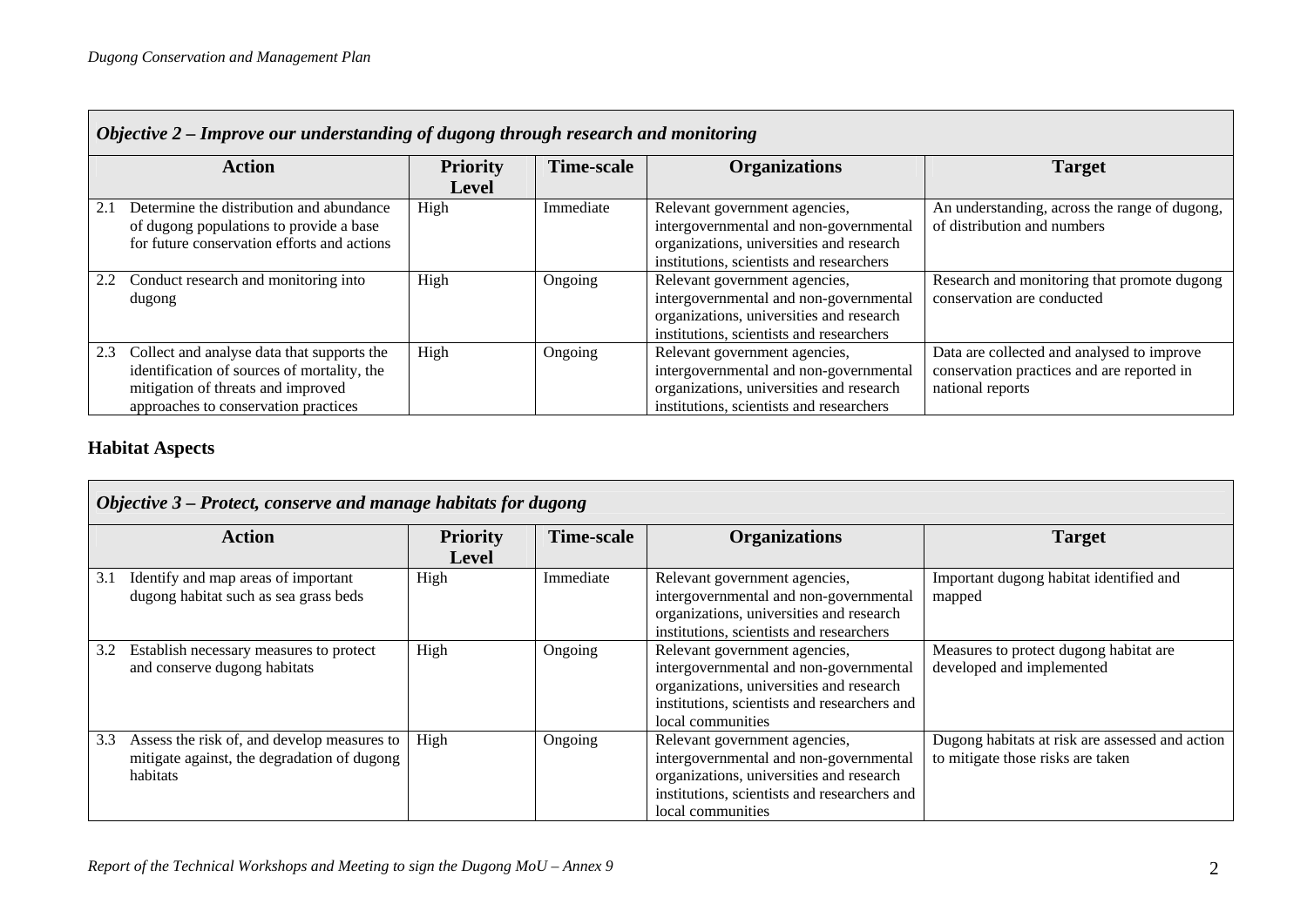| <b>Action</b>                                                                   | <b>Priority</b> | Time-scale | <b>Organizations</b>                                                                                                                                                                     | <b>Target</b>                                                                                              |
|---------------------------------------------------------------------------------|-----------------|------------|------------------------------------------------------------------------------------------------------------------------------------------------------------------------------------------|------------------------------------------------------------------------------------------------------------|
|                                                                                 | <b>Level</b>    |            |                                                                                                                                                                                          |                                                                                                            |
| Identify and where appropriate, rehabilitate<br>3.4<br>degraded dugong habitats | Medium          | Ongoing    | Relevant government agencies,<br>intergovernmental and non-governmental<br>organizations, universities and research<br>institutions, scientists and researchers and<br>local communities | Degraded important habitats for dugong are<br>identified and where appropriate remedial<br>steps are taken |

# *Objective 4 – Improve our understanding of dugong habitats through research and monitoring*

| <b>Action</b>                                                               | <b>Priority</b><br><b>Level</b> | <b>Time-scale</b> | <b>Organizations</b>                                                                                                                                                                     | <b>Target</b>                                                             |
|-----------------------------------------------------------------------------|---------------------------------|-------------------|------------------------------------------------------------------------------------------------------------------------------------------------------------------------------------------|---------------------------------------------------------------------------|
| Conduct research into and monitoring of<br>4.1<br>important dugong habitats | High                            | Ongoing           | Relevant government agencies,<br>intergovernmental and non-governmental<br>organizations, universities and research<br>institutions, scientists and researchers and<br>local communities | Research and monitoring that promote dugong<br>conservation are conducted |

### **Awareness and Education**

|     | Objective 5 - Raise awareness of dugong conservation                                                 |                 |            |                                                                                                                                                                 |                                                                                                                 |  |  |
|-----|------------------------------------------------------------------------------------------------------|-----------------|------------|-----------------------------------------------------------------------------------------------------------------------------------------------------------------|-----------------------------------------------------------------------------------------------------------------|--|--|
|     | <b>Action</b>                                                                                        | <b>Priority</b> | Time-scale | <b>Organizations</b>                                                                                                                                            | <b>Target</b>                                                                                                   |  |  |
|     |                                                                                                      | <b>Level</b>    |            |                                                                                                                                                                 |                                                                                                                 |  |  |
| 5.1 | Establish education, awareness and<br>information programmes                                         | High            | Ongoing    | Relevant government agencies,<br>Intergovernmental and non-governmental<br>organizations, universities and research<br>institutions, scientists and researchers | Programmes are implemented and the<br>conservation needs of dugong are widely<br>understood by all stakeholders |  |  |
|     | Consult with local communities to<br>encourage their active participation in<br>conservation efforts | High            | Ongoing    | Relevant government agencies,<br>intergovernmental and non-governmental<br>organizations, and local communities                                                 | Local communities are actively involved in<br>dugong conservation                                               |  |  |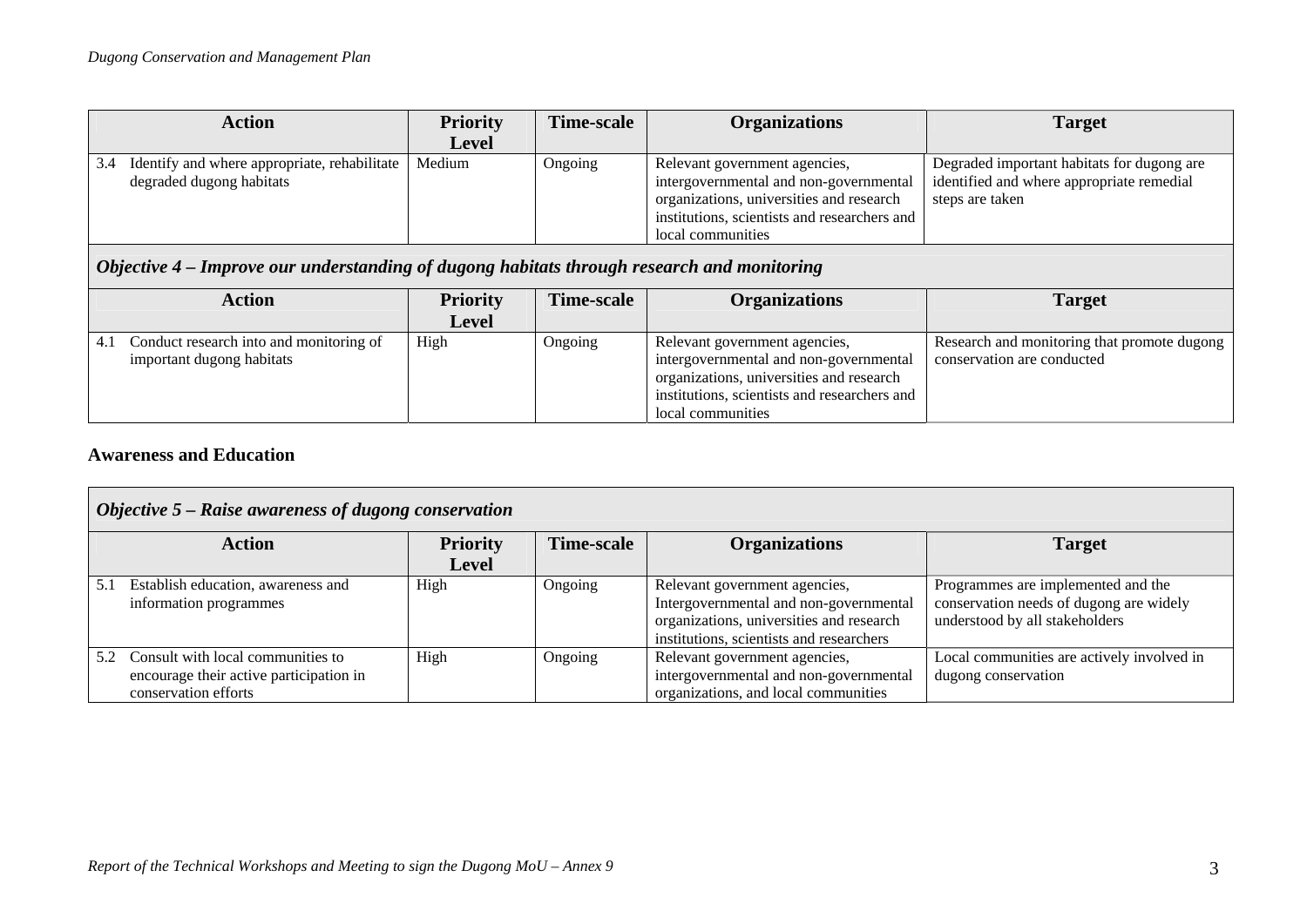|     | Objective 6 – Enhance national, regional and international cooperation                                                                                                                                 |                          |                   |                                                                                                                                                                                          |                                                                                                                                                     |  |  |
|-----|--------------------------------------------------------------------------------------------------------------------------------------------------------------------------------------------------------|--------------------------|-------------------|------------------------------------------------------------------------------------------------------------------------------------------------------------------------------------------|-----------------------------------------------------------------------------------------------------------------------------------------------------|--|--|
|     | <b>Action</b>                                                                                                                                                                                          | <b>Priority</b><br>Level | <b>Time-scale</b> | <b>Organizations</b>                                                                                                                                                                     | <b>Target</b>                                                                                                                                       |  |  |
| 6.1 | Collaborate with, and assist Signatory and<br>non-Signatory States to combat illegal<br>international and domestic trade, and to<br>cooperate in enforcement activities relating<br>to dugong products | Medium                   | Ongoing           | Relevant government agencies, inter-<br>governmental and non-governmental<br>organizations                                                                                               | Illegal trade is controlled by cooperative<br>action                                                                                                |  |  |
| 6.2 | Develop and implement mechanisms for<br>effective exchange of information                                                                                                                              | High                     | Ongoing           | Relevant government agencies,<br>Intergovernmental and non-governmental<br>organizations, universities and research<br>institutions, scientists and researchers and<br>local communities | Mechanisms for cooperation and information<br>exchange are established and used by<br><b>Signatory States</b>                                       |  |  |
| 6.3 | Improve coordination among government<br>and non-government sectors and<br>communities in the conservation of<br>dugongs and their habitats                                                            | High                     | Ongoing           | Relevant government agencies,<br>intergovernmental and non-governmental<br>organizations, universities and research<br>institutions and local communities                                | Coordination amongst government and non-<br>government and community sectors is<br>established for the conservation of dugong and<br>their habitats |  |  |
| 6.4 | Develop and implement a regional<br>database of relevant information in relation<br>to dugong conservation and management                                                                              | High                     | Ongoing           | Relevant government agencies,<br>intergovernmental and non-governmental<br>organizations, universities and research<br>institutions, scientists and researchers                          | Important information in relation to dugong,<br>across their range, is available to all parties to<br>the MoU                                       |  |  |

# *Objective 7 – Promote implementation of the MoU*

|     | <b>Action</b>                                                                                                     | <b>Priority</b> | <b>Time-scale</b> | <b>Organizations</b>                                                                                                               | <b>Target</b>                                                                                                                  |
|-----|-------------------------------------------------------------------------------------------------------------------|-----------------|-------------------|------------------------------------------------------------------------------------------------------------------------------------|--------------------------------------------------------------------------------------------------------------------------------|
|     |                                                                                                                   | <b>Level</b>    |                   |                                                                                                                                    |                                                                                                                                |
| 7.1 | Encourage all Range States to participate in<br>the MoU and its conservation and<br>management activities         | Medium          | Ongoing           | Relevant government agencies,<br>intergovernmental and non-governmental<br>organizations                                           | The MoU encompasses all dugong Range<br><b>States</b>                                                                          |
| 7.2 | Support the Secretariat of the MoU to<br>ensure the objectives of the Conservation<br>and Management Plan are met | High            | Ongoing           | Relevant government agencies,<br>intergovernmental and non-governmental<br>organizations                                           | The Secretariat is established and is effective<br>in implementation of the MoU and<br><b>Conservation and Management Plan</b> |
| 7.3 | Seek resources to support the<br>implementation of the MoU                                                        | High            | Ongoing           | Relevant government agencies,<br>intergovernmental and non-governmental<br>organizations, donor agencies and the<br>private sector | Adequate resources are obtained to implement<br>the MoU                                                                        |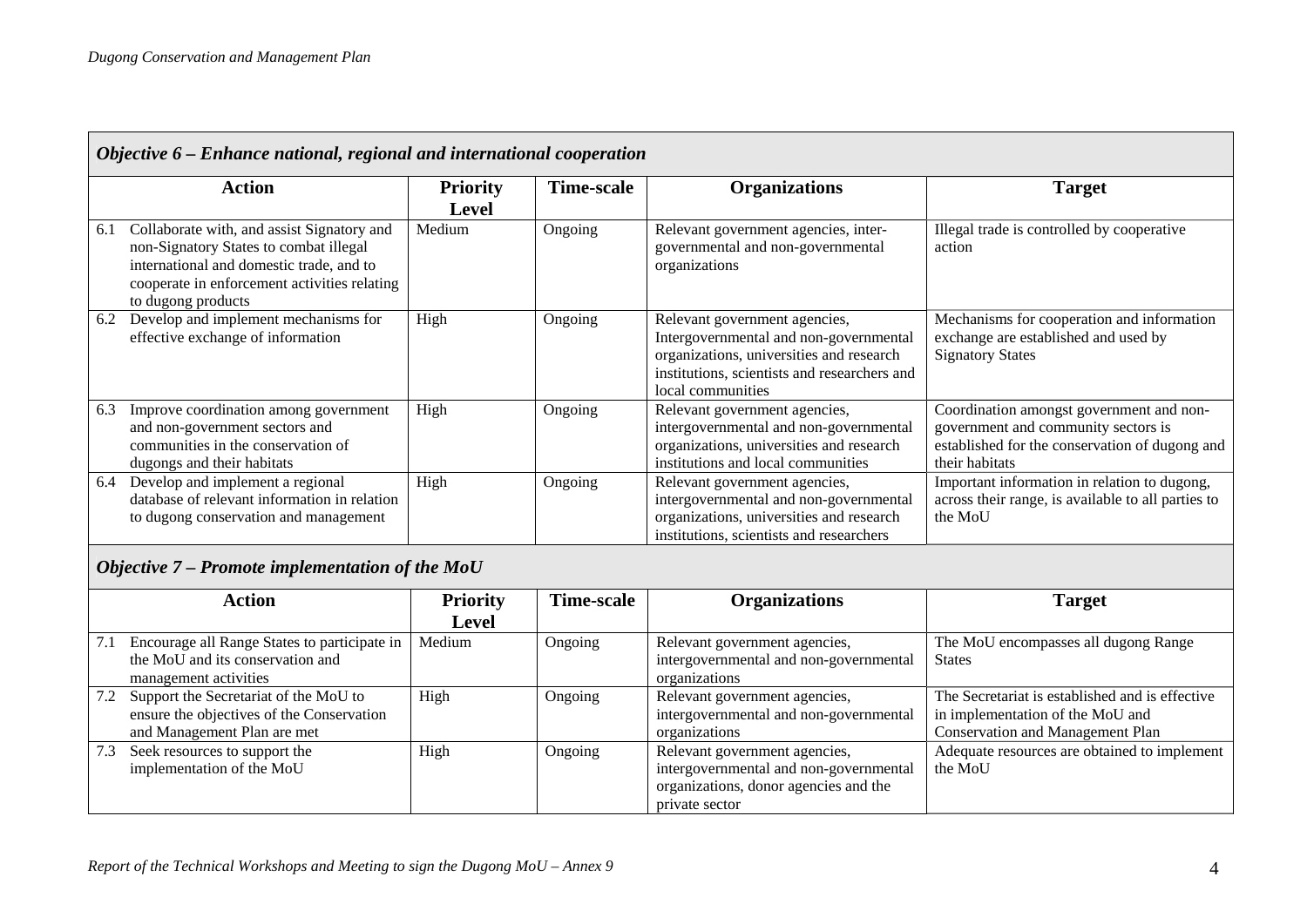| Action                                                                                                              | <b>Priority</b> | Time-scale | <b>Organizations</b>                                                                                                         | <b>Target</b>                                                                                                                                    |
|---------------------------------------------------------------------------------------------------------------------|-----------------|------------|------------------------------------------------------------------------------------------------------------------------------|--------------------------------------------------------------------------------------------------------------------------------------------------|
|                                                                                                                     | <b>Level</b>    |            |                                                                                                                              |                                                                                                                                                  |
| Create links and develop synergies with<br>other relevant regional conservation<br>conventions, MoUs and Agreements | Medium          | Ongoing    | Relevant government agencies,<br>intergovernmental and non-governmental<br>organizations and other agreement<br>Secretariats | Potential complementarities between dugong<br>and other marine wildlife species in<br>conservation and management are identified<br>and enhanced |

# **Crosscutting Issues**

|     | Objective 8 - Improve legal protection of dugongs and their habitats                                                                                            |                                 |            |                                                                                                                                                                     |                                                                                                                   |  |  |
|-----|-----------------------------------------------------------------------------------------------------------------------------------------------------------------|---------------------------------|------------|---------------------------------------------------------------------------------------------------------------------------------------------------------------------|-------------------------------------------------------------------------------------------------------------------|--|--|
|     | <b>Action</b>                                                                                                                                                   | <b>Priority</b><br><b>Level</b> | Time-scale | <b>Organizations</b>                                                                                                                                                | <b>Target</b>                                                                                                     |  |  |
| 8.1 | Encourage all Range States, and ensure<br>Signatory states, incorporate dugong and<br>habitat conservation and protection<br>measures into national legislation | High                            | Immediate  | Relevant government agencies                                                                                                                                        | Dugongs and their habitats are given<br>appropriate protection in the national<br>legislation of all Range States |  |  |
| 8.2 | Review, and where necessary, strengthen<br>national legal protection for dugongs and<br>their habitats                                                          | Medium                          | Ongoing    | Relevant government agencies and other<br>stakeholders (e.g., consultation with non-<br>governmental organizations, local<br>communities and academic institutions) | Laws protecting dugong are reviewed,<br>strengthened and where appropriate, enforced                              |  |  |
|     | Objective 9 – Enhance national, regional and international cooperation on capacity building<br><b>FIRE</b><br>$\mathbf{r}$                                      |                                 |            |                                                                                                                                                                     |                                                                                                                   |  |  |

| Action                                                                                | <b>Priority</b><br>Level | Time-scale | <b>Organizations</b>                                                                                                                                                                                                                     | <b>Target</b>                                                                                             |
|---------------------------------------------------------------------------------------|--------------------------|------------|------------------------------------------------------------------------------------------------------------------------------------------------------------------------------------------------------------------------------------------|-----------------------------------------------------------------------------------------------------------|
| Promote capacity building at all levels to<br>9.1<br>strengthen conservation measures | High                     | Ongoing    | Relevant government agencies,<br>intergovernmental and non-governmental<br>organizations, universities and research<br>institutions, scientists and researchers<br>donor agencies, the private sector and<br>philanthropic organizations | Mechanisms to support capacity building<br>activities within Signatory States are<br>established and used |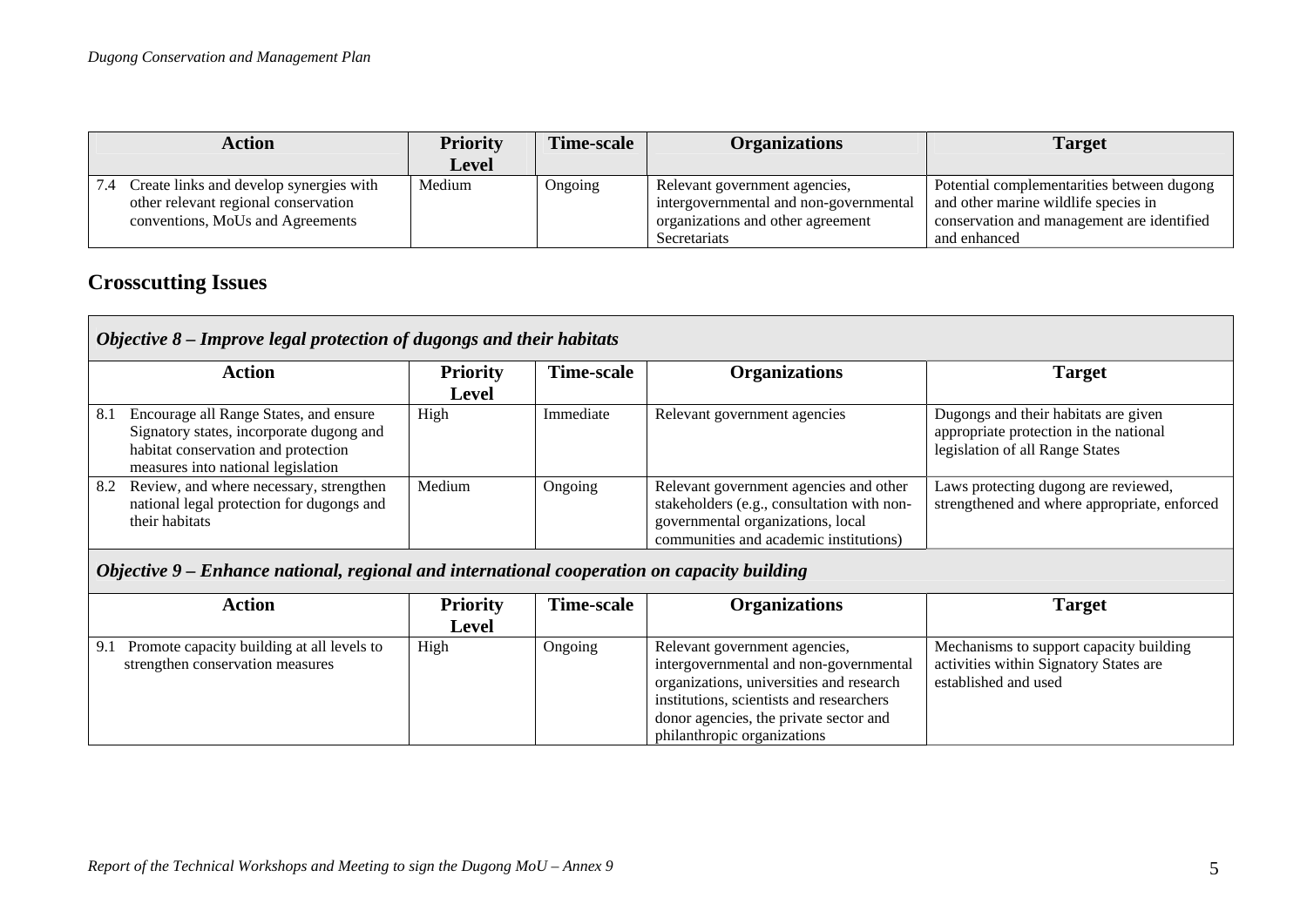# **ANNEX 1: EXAMPLES OF SPECIFIC ACTIONS THAT COULD BE IMPLEMENTED UNDER THE CMP**

*This annex provides a list of examples that are related to Conservation and Management Plan objectives. The examples provide an indication of the types of activities that could take place at local, national and regional scales. Some of the examples are only applicable to some areas and State Signatories to the Memorandum of Understanding will need to assess the relevance of particular approaches in the context of their own national circumstances.* 

#### **Species Aspects**

#### *Objective 1 – Reduce direct and indirect causes of dugong mortality*

#### **1.1 Identify, assess and evaluate the threats to dugong populations and develop appropriate measures to address these threats**

#### **Examples of specific actions that could be implemented:**

- *a) Establish baseline data collection and monitoring programmes to gather information on the nature and magnitude of threats*
- *b) Regularly update existing data on threats to dugong populations and their habitats*
- *c) Determine those populations affected by traditional subsistence and customary use, incidental capture in fisheries, and other sources of mortality*
- *d) Conduct socio-economic studies among communities that interact with dugongs and their habitats*
- *e) Implement programmes to correct adverse social and economic incentives that threaten dugong populations*
- *f) Facilitate the development of means of subsistence to minimise resultant adverse social and economic impacts*
- *g) Enact, where not already in place, legislation and prohibit the direct use (capture or killing) of, and domestic trade in, dugongs their parts or products, whilst allowing exceptions for traditional subsistence or customary use*
- *h) Establish management programmes to enforce such legislation*
- *i) Negotiate, where appropriate, management agreements in consultation with other concerned States*
- *j) Identify resources and sources of funding for the above programmes*

# **1.2 Reduce to the greatest extent practicable the incidental capture and mortality of dugongs in the course of fishing activities**

#### **Examples of specific actions that could be implemented:**

*a) Develop and use gear, devices and techniques to minimise incidental capture of dugongs in artisanal and commercial fisheries, such as the use of alternative gears and spatial closures or limit or control the use of gears known to be harmful to dugongs throughout the range of dugong*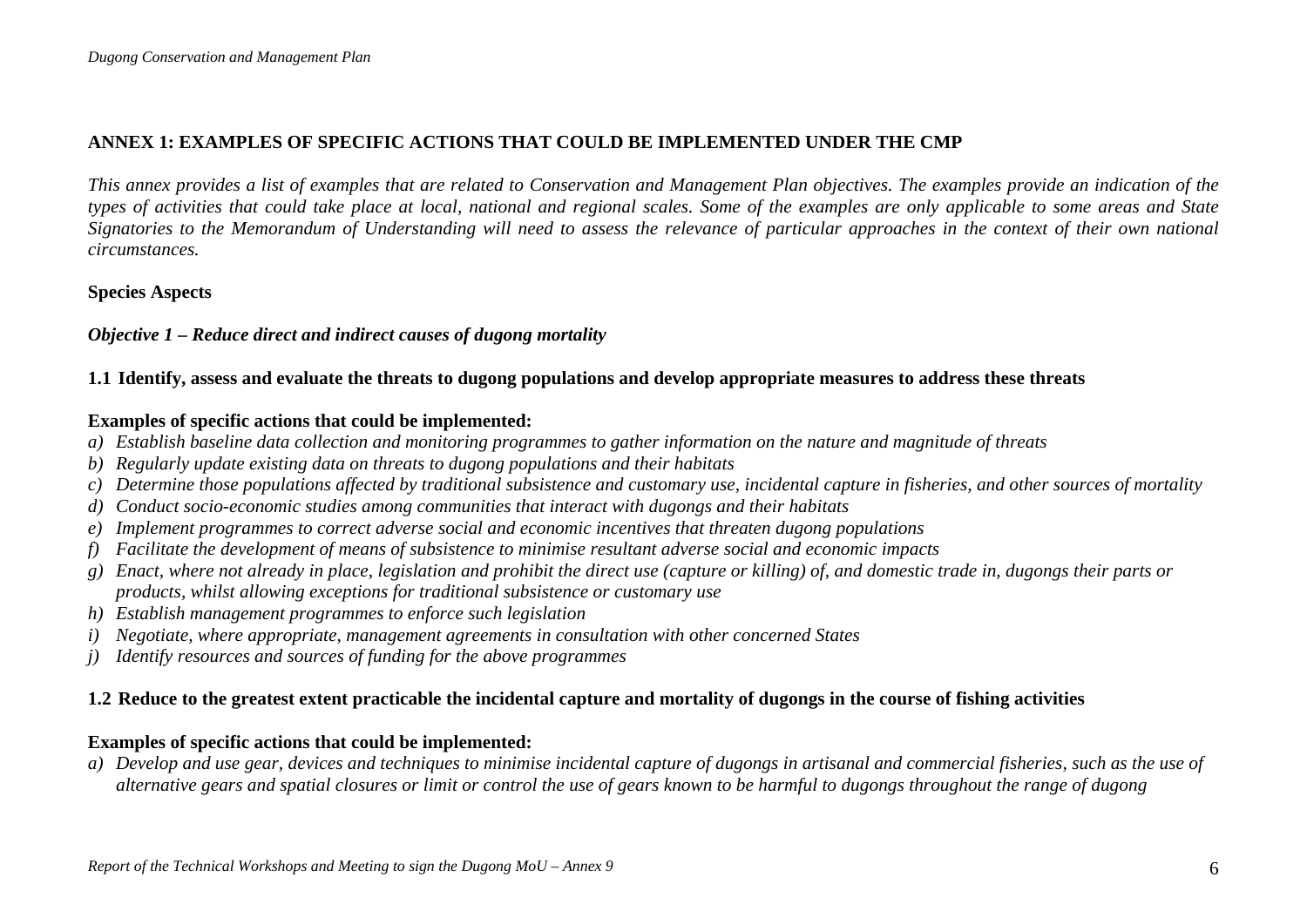- *b) Develop procedures and extension programmes to promote implementation of these measures*
- *c) Exchange information and, upon request, provide technical assistance to other Signatory and cooperating States to promote these activities*
- *d) Liaise and coordinate with fishing industries, fisheries management organisations and community groups to develop and implement these activities*
- *e) Develop and implement net retention and recycling schemes to minimise the disposal of fishing gear at sea and on beaches*
- *f) Provide and ensure the use of onshore facilities for the disposal of ship-borne waste*

# **1.3 Reduce to the greatest extent practicable the incidental mortality of dugongs arising from other anthropogenic activities**

# **Examples of specific actions that could be implemented:**

- *a) Assess the level, location and impact of anthropogenic impacts on dugongs at ecologically relevant scales*
- *b) Reduce as much as possible all other human impacts on dugongs and their habitats in areas that sustain subsistence and customary use*
- *c) Establish appropriate management programmes to ensure that anthropogenic impacts are addressed, taking account of the temporal and spatial variability of dugong reproductive rates and other impacts on the species in a precautionary manner*

# **1.4 Reduce to the greatest extent practicable the illegal take of dugong**

# **Examples of specific actions that could be implemented:**

- *a) Assess the level, location and impact of the illegal take of dugongs*
- *b) Establish appropriate management programmes to ensure that the illegal take of dugongs is addressed*

# **1.5 Ensure that subsistence and customary use of dugong is sustainable in areas where it is permitted**

- *a) Assess the level, location and impact of subsistence and customary use on dugongs at ecologically relevant scales*
- *b) Reduce as much as possible all other human impacts on dugongs and their habitats in areas that sustain subsistence and customary use*
- *c) Determine the cultural and subsistence values and uses of dugongs (both consumptive and non-consumptive)*
- *d) Establish culturally appropriate management programmes to ensure that subsistence and customary use is sustainable, taking account of the temporal and spatial variability of dugong reproductive rates and other impacts on the species in a precautionary manner*
- *e) Ensure that such programmes do not have adverse unintended consequences (e.g., increase use of other threatened species such as marine turtles)*
- *f) Consider the development of alternative means of subsistence in areas where the subsistence and customary use of dugong is permitted to alleviate adverse social and cultural impacts*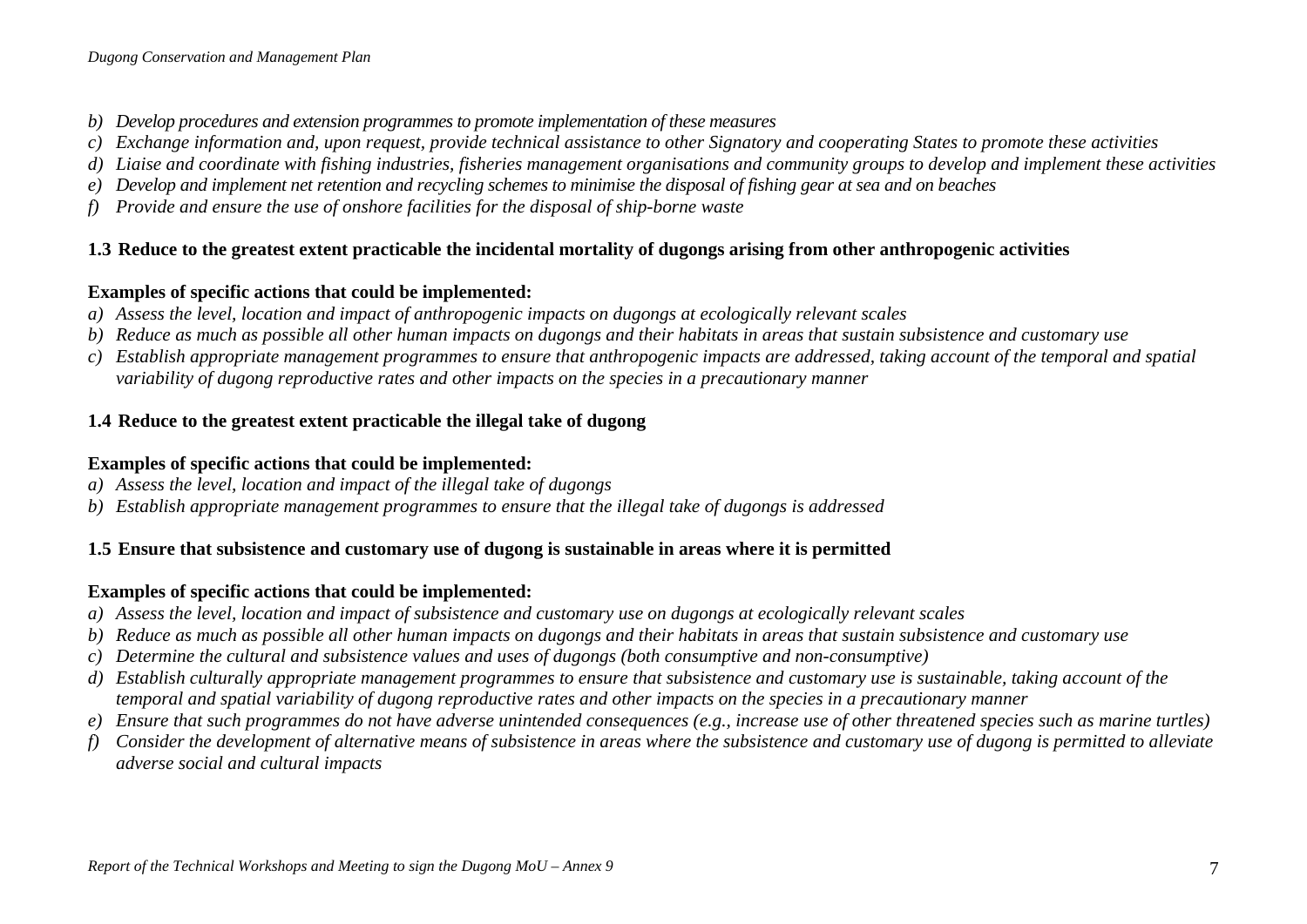- *g) Negotiate, where appropriate, management agreements on the sustainable level of subsistence and customary use where it is permitted, in consultation with other concerned States, to ensure that such use does not undermine conservation efforts*
- *h) Ensure that the management of other species (including fisheries) does not have adverse unintended consequences on the subsistence and customary use of dugongs where it is permitted*

#### *Objective 2 – Improve our understanding of dugong through research and monitoring*

# **2.1 Determine the distribution and abundance of dugong populations to provide a base for future conservation efforts and actions**

# **Examples of specific actions that could be implemented:**

*a) Conduct baseline studies or gather secondary information on dugong populations using cost effective techniques where possible, including community-based monitoring* 

# **2.2 Conduct research and monitoring into dugong**

# **Examples of specific actions that could be implemented:**

- *a) Initiate and/or continue long-term monitoring of priority dugong populations at appropriate spatial scales in order to assess conservation status, using a combination of traditional, community-based and scientific techniques where appropriate*
- *b) Identify migratory routes through the use of techniques such as genetic studies and/or satellite tracking where appropriate*
- *c) Carry out studies on dugong population dynamics and survival rates*
- *d) Promote the use of traditional ecological knowledge in research and management studies, where possible*
- *e) Involve local communities in research and monitoring programmes with training as required*
- *f) Review periodically and evaluate research and monitoring activities*
- *g) Identify and include priority research and monitoring needs in regional and sub-regional action plans*
- *h) Conduct collaborative studies and monitoring of genetic identity, conservation status, migrations, and other biological and ecological aspects of dugongs*

# **2.3 Collect and analyse data that supports the identification of sources of mortality, the mitigation of threats and improved approaches to conservation practices**

- *a) Identify and prioritise populations for conservation actions*
- *b) Identify population trends using local information where appropriate*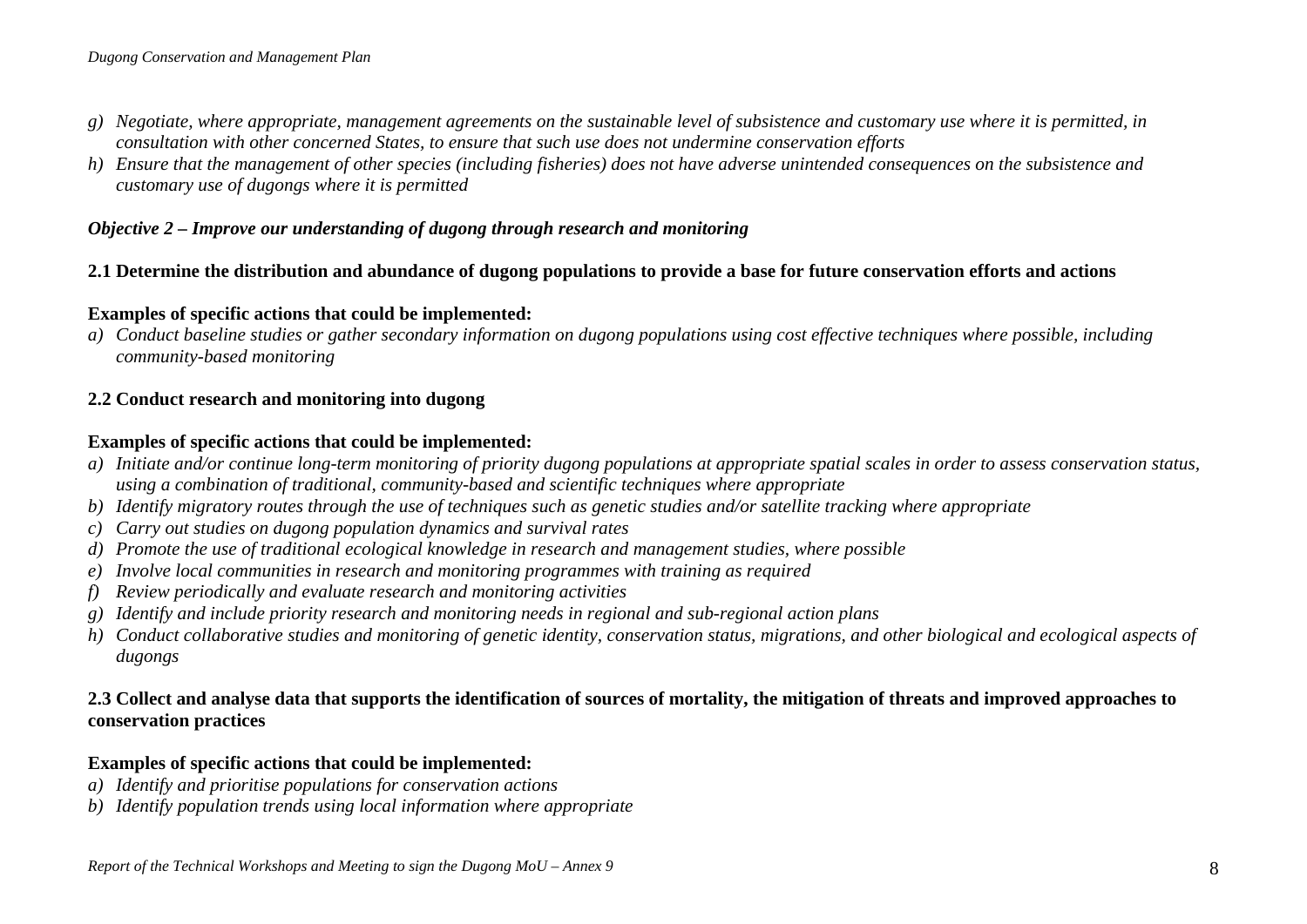- *c) Use research results to improve management, mitigate threats and assess the efficacy of conservation activities (e.g., habitat loss, etc.)*
- *d) Involve local communities in research and monitoring programmes with training as required*
- *e) Develop and harmonise data collection and analysis protocols*
- *f) Where appropriate, develop and harmonise the reporting format that can be used for informing decision-making (local, national and regional)*

# **Habitat Aspects**

### *Objectives 3 – Protect, conserve and manage habitats for dugong*

# **3.1 Identify and map areas of important dugong habitat such as seagrass beds**

# **Examples of specific actions that could be implemented:**

*Identify and map areas of critical habitat such as seagrass beds and migratory corridors, using rapid assessment techniques where appropriate* 

# **3.2 Establish necessary measures to protect and conserve dugong habitats**

# **Examples of specific actions that could be implemented:**

- *a) Designate and manage protected/conservation areas, sanctuaries or temporary exclusion zones in areas of critical habitat, or take other measures (e.g., modification of fishing gear, banning destructive fishing practices, restrictions on vessel traffic) to remove threats to such areas and involving the local community as much as possible*
- *b) Consider protecting dugong habitats as part of ecosystem based management (e.g., networks of marine protected areas)*
- *c) Develop incentives for adequate protection of areas of critical habitat outside protected areas*
- *d) Assess the environmental impact of marine and coastal development and other human activities on dugong populations and their habitats*
- *e) Monitor and promote the protection of water quality from land-based and maritime pollution, including marine debris, which may adversely affect dugongs and their habitats*
- *f) Strengthen the application of existing bans on the use of poisonous chemicals and explosives in the exploitation of marine resources*

# **3.3 Assess the risk of, and develop measures to mitigate against, the degradation of dugong habitats**

- *a) Identify and enhance recovery of degraded seagrass habitats used by dugongs*
- *b) Identify and enhance recovery of degraded mangrove and coral reef habitats used by dugong*
- *c) Undertake measures to restore degraded habitats*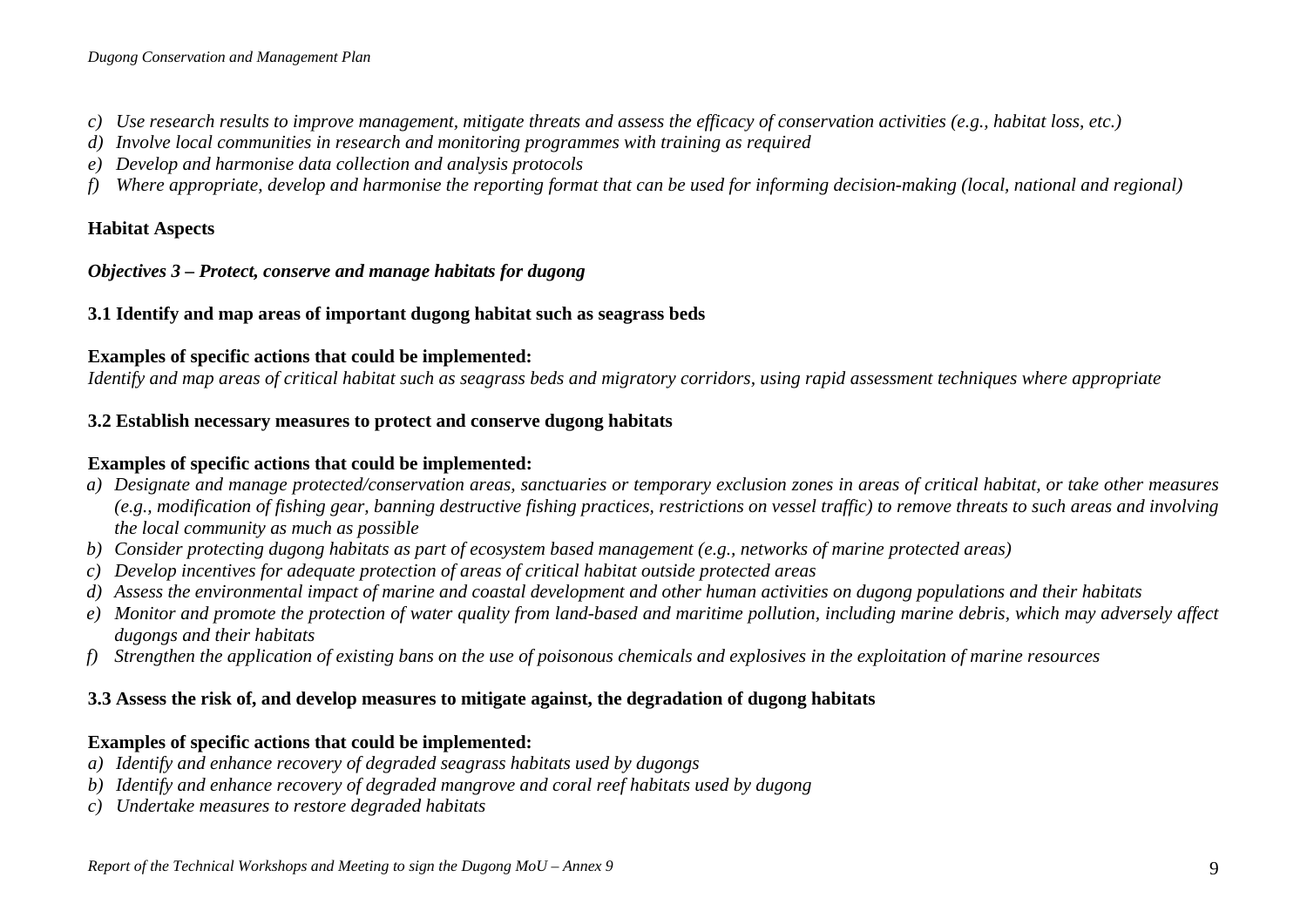### **3.4 Identify and where appropriate, rehabilitate degraded dugong habitats**

#### **Examples of specific actions that could be implemented:**

*a) Identify and undertake measures where appropriate to enhance recovery of degraded seagrass habitats used by dugongs* 

### *Objective 4 – Improve our understanding of dugong habitats through research and monitoring*

### **4.1 Conduct research into and monitoring of important dugong habitats**

#### **Examples of specific actions that could be implemented:**

- *a) Conduct baseline studies or gather secondary information on dugong habitats using cost effective techniques where possible, including communitybased monitoring*
- *b) Initiate and/or continue long-term monitoring of priority dugong habitats*
- *c) Promote the use of traditional ecological knowledge in research and management studies, where possible*
- *d) Involve local communities in research and monitoring programmes with training as required*
- *e) Review periodically and evaluate research and monitoring activities*
- *f) Identify and include priority research and monitoring needs in regional and sub-regional action plans*

#### **Awareness and Education**

# *Objective 5 – Raise awareness of dugong conservation*

#### **5.1 Establish education, awareness and information programmes**

- *a) Collect, develop, co-ordinate and disseminate education materials (e.g., dedicated regional web site)*
- *b) Identify key persons/champions to help disseminate messages about the need to conserve dugongs and their habitats*
- *c) Establish community learning/ information centres*
- *d) Develop and implement mass media information programmes*
- *e) Develop and conduct focused education and awareness programmes for target groups (e.g., policy makers, teachers, schools, fishing communities, subsistence and customary users, media)*
- *f) Encourage the incorporation of dugong biology and conservation issues into school curricula*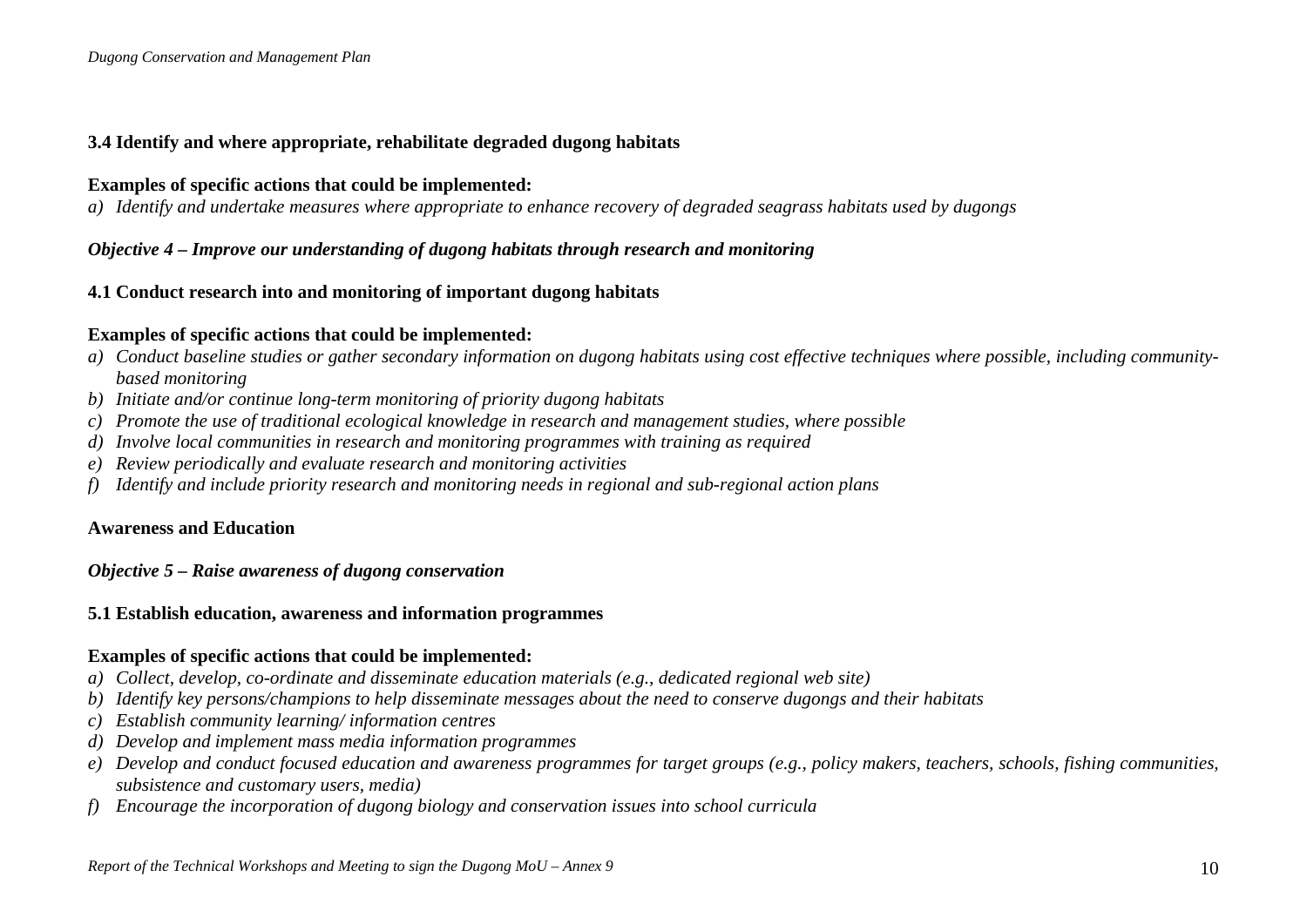- *g) Organise special events related to dugong conservation and biology (e.g., Dugong Day, Year of the Dugong, symposia, community education workshops)*
- *h) Promote public participation in conservation activities*
- *i) Involve stakeholders, including key policymakers, subsistence and customary users, and local communities in particular, in planning and implementation of conservation and management measures*
- *j)* Encourage the participation of government institutions, intergovernmental government organisations, non-governmental organisations, the private *sector and the general community (e.g., students, volunteers, fishing communities, local communities) in research, conservation and management efforts*
- *k) Implement, where appropriate, incentive schemes to encourage public participation (e.g., T-shirts, public acknowledgement and certificates)*

### **5.2 Consult with local communities to encourage their active participation in conservation efforts**

#### **Examples of specific actions that could be implemented:**

*Identify, develop and facilitate alternative programmes (including means of subsistence and incentives) that are not detrimental to dugongs and their habitats, in consultation with local communities and other stakeholders* 

# **Cooperative Aspects**

# *Objective 6 –Enhance national, regional and international cooperation*

**6.1 Collaborate with and assist Signatory and non-Signatory States to combat illegal international and domestic trade, and to cooperate in enforcement activities relating to dugong products** 

- *a) Encourage Signatory States that have not already done so to become Parties to the Convention on International Trade in Endangered Species of Wild Fauna and Flora (CITES)*
- *b) Review at a national level, compliance with obligations under CITES relating to illegal international trade in dugong parts or products*
- *c) Facilitate better compliance with CITES through training of relevant authorities in cooperation with other Signatory States, the CITES Secretariat and other relevant organisations*
- *d) Identify routes of international illegal trade through monitoring, and seeking cooperation to take action to prevent, deter and, where possible, eliminate i.t*
- *e) Exchange and discuss information on compliance and illegal trade issues at regular intervals, such as through annual reporting to the MoU Secretariat and at meetings of the Signatory States*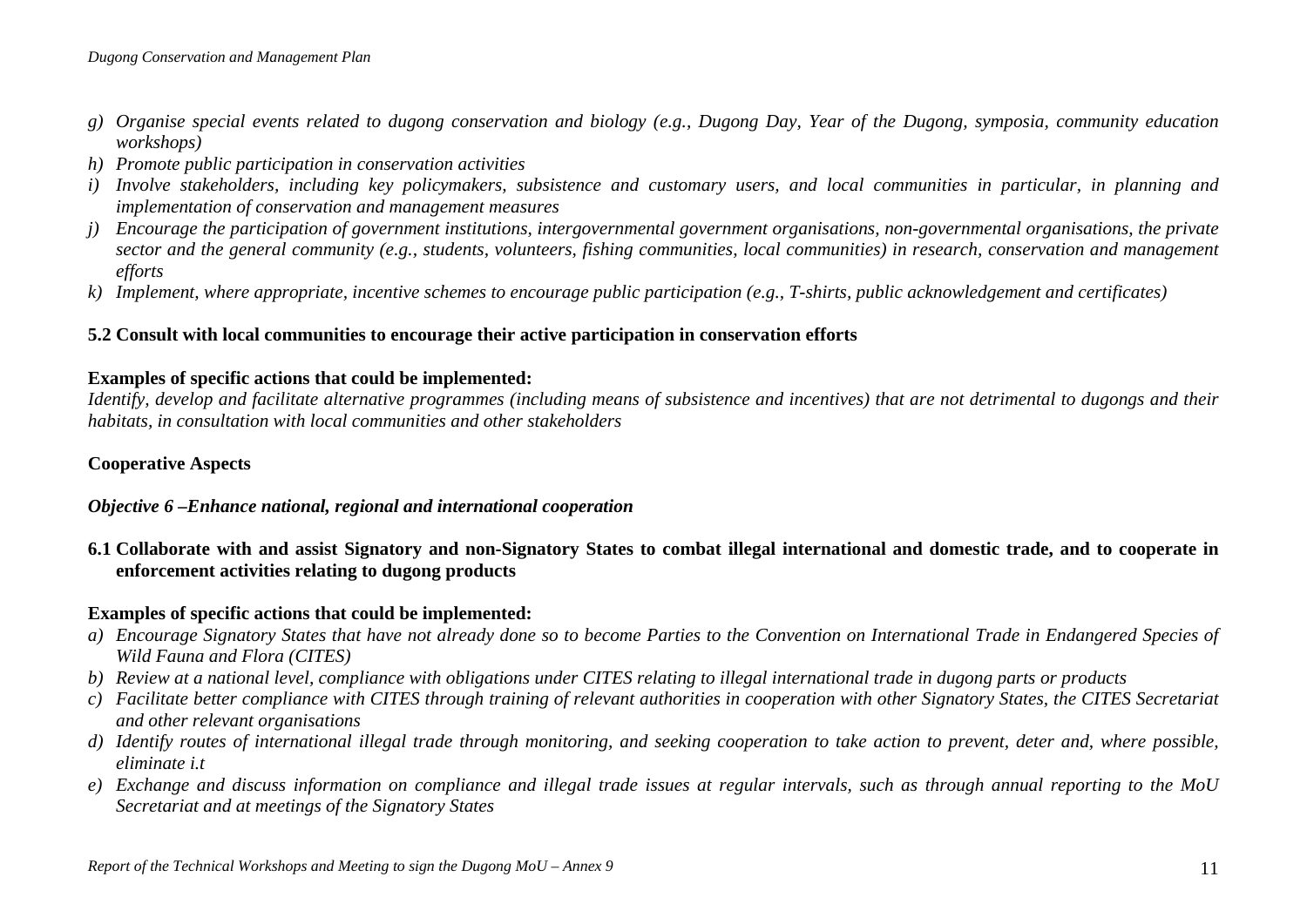*f) Identify, prevent, deter and, where possible, eliminate domestic illegal trade through monitoring, implementation of legislation, identification of gaps in enforcement capabilities in each country, and training of enforcement officers*

### **6.2 Develop and implement mechanisms for effective exchange of information**

- *a) Identify and strengthen existing mechanisms for cooperation at the regional and sub-regional level*
- *b) Develop a website and/or newsletter to facilitate networking and exchange of information*
- *c) Develop a web-based information resource for dugong conservation (including data on populations, migration, on-going projects) based on IUCN website*
- *d) Regularly update a directory of experts and organisations concerned with dugong conservation*
- *e) Develop networks for cooperative management of shared populations, within or across sub-regions, and, where appropriate, formalise cooperative management arrangements*
- *f) Cooperate where possible in the establishment of transboundary marine protected areas using ecological rather than political boundaries*
- *g) Develop a streamlined format for reporting and exchanging information (through the MoU Secretariat and among Signatory States) on the state of dugong conservation at the national level*
- *h) Encourage MoU Signatory States that have not already done so to become Parties to the Convention on Migratory Species (CMS)*
- *i) Encourage Signatory States to become contracting parties to global fisheries agreements such as the UN Fish Stocks Agreement (1995) and the FAO Compliance Agreement (1993) and implement the FAO Code of Conduct for Responsible Fisheries (1995)*
- *j) Establish relationships with regional fisheries bodies with a view to obtaining data on incidental capture and encourage them to adopt dugong conservation measures within Exclusive Economic Zones (EEZ) and territorial waters*
- *k) Determine the most appropriate methods for information dissemination e.g., internet and community forums*
- *l) Exchange at regular intervals scientific and technical information and expertise among nations, scientific institutions, non-governmental and international organisations, in order to develop and implement best practice approaches to conservation of dugongs and their habitats*
- *m) Disseminate traditional knowledge on dugongs, their habitats and traditional practices for conservation and management in a culturally appropriate manner*
- *n) Update data on dugong populations of regional interest on a regular basis (e.g., country status reports).*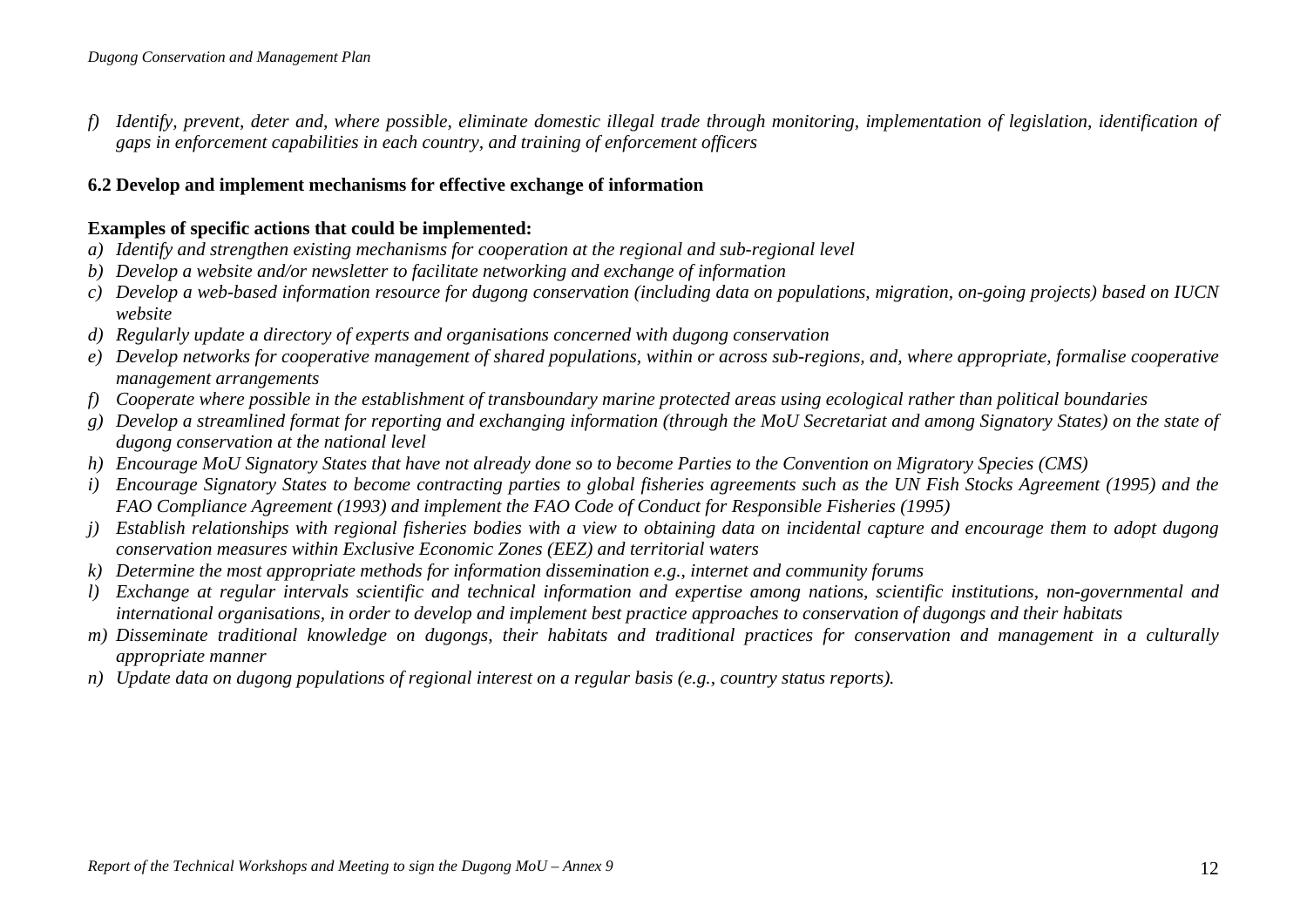### **6.3 Improve coordination among government and non-government sectors and communities in the conservation of dugongs and their habitats**

### **Examples of specific actions that could be implemented:**

- *a) Review the roles and responsibilities of government agencies related to the conservation and management of dugongs and their habitats*
- *b) Designate a lead agency responsible for coordinating national dugong conservation and management policy*
- *c) Identify non-governmental organisation with an interest in dugong conservation and management*
- *d) Encourage cooperation within and among government and non-government sectors, including through the development and/or strengthening of national networks*

# **6.4 Develop and implement a regional database of relevant information in relation to dugong conservation and management**

# **Examples of specific actions that could be implemented:**

*Collate and manage information relevant for dugong conservation and management in a regional database that is easily accessible to all interested parties* 

# *Objective 7 – Promote implementation of the MoU*

# **7.1 Encourage all Range States to participate in the MoU and its conservation and management activities**

# **Examples of specific actions that could be implemented:**

- *a) Encourage non-Signatory States to sign the MoU*
- *b) Arrange regional and sub-regional workshops involving non-Signatory States to raise awareness of the MoU*
- *c) Consider at the first meeting of the Signatory States the development of a timetable for regular review of implementation the MoU*

# **7.2 Support the Secretariat of the MoU to ensure the objectives of the Conservation and Management Plan are met**

# **Examples of specific actions that could be implemented:**

*Secure reliable sources of funding to support the MoU Secretariat.*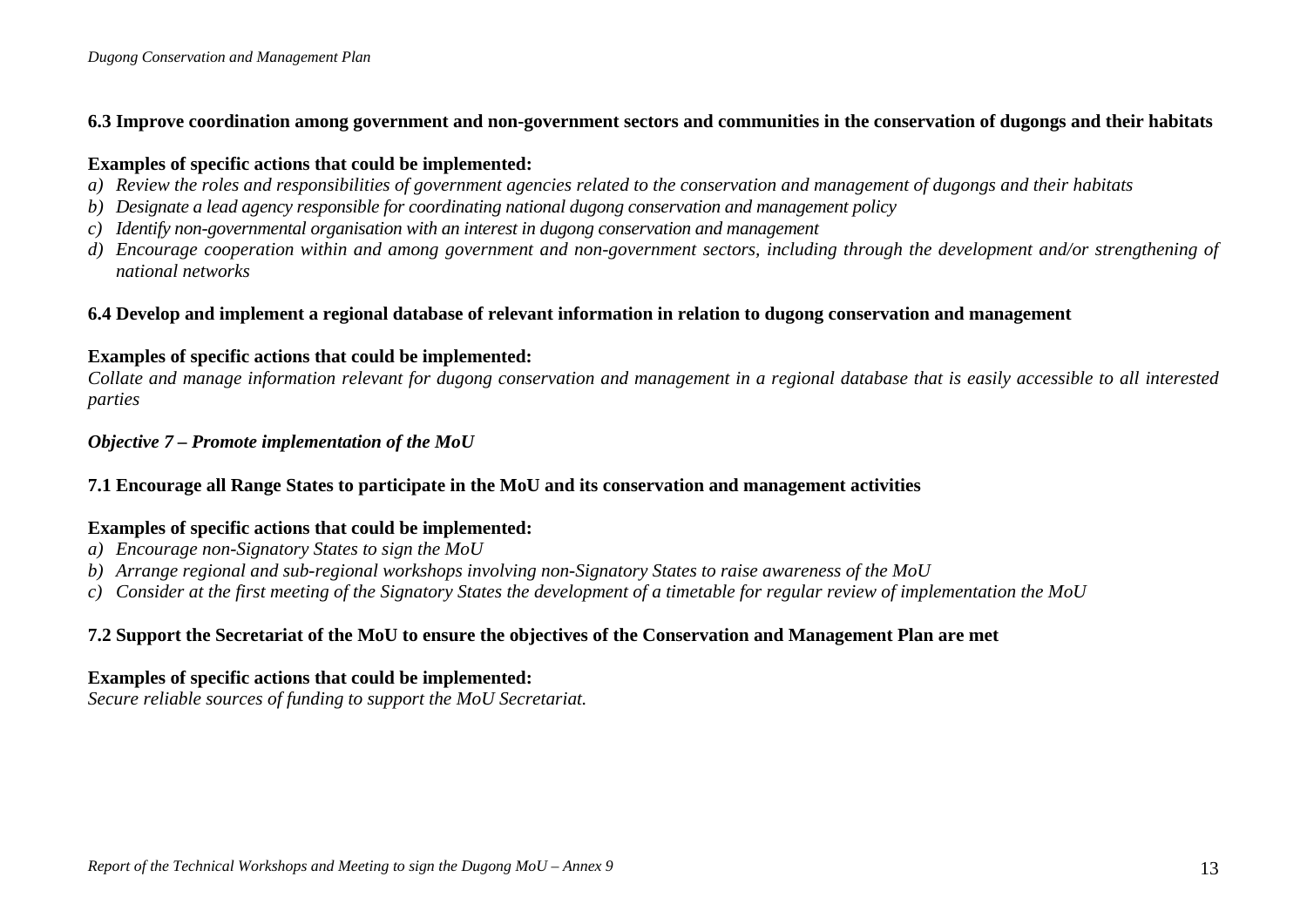# **7.3 Seek resources to support the implementation of the MoU**

### **Examples of specific actions that could be implemented:**

- *a) Prioritise conservation and management activities for funding*
- *b) Explore funding options with governments and other donors such as the Asian Development Bank, World Bank, UNDP, European Union, UNEP, GEF, etc.*
- *c) Solicit funding and other contributions from industries that have impacts on dugongs and their habitats (e.g., fisheries, tourism, oil industry, real estate)*
- *d) Explore international funding support and other incentives for Signatory States that effectively manage populations*

# **7.4 Create links and develop synergies with other relevant regional conservation conventions, MoUs and Agreements**

# **Examples of specific actions that could be implemented:**

*Identify, facilitate and explore links to other international, regional, sub-regional fora, conventions, agreements and MoUs* 

# **Cross-cutting Issues**

# *Objective 8 – Improve legal protection of dugongs and their habitats*

**8.1 Encourage all Range States, and ensure Signatory States incorporate dugong and habitat conservation and protection measures into national legislation** 

- a) *Encourage MoU Signatory States that have not already done so to become Parties to the Convention on Migratory Species (CMS)*
- b) *Encourage the establishment of legislation to protect dugongs and their habitats while recognising existing traditional management systems*
- c) *Review domestic policies and laws to address gaps or impediments to dugong conservation*
- d) *Ensuring appropriate sanctions for harming dugongs or destroying habitat, training law enforcement authorities, raising public awareness to boost surveillance for reporting of illegal activities*